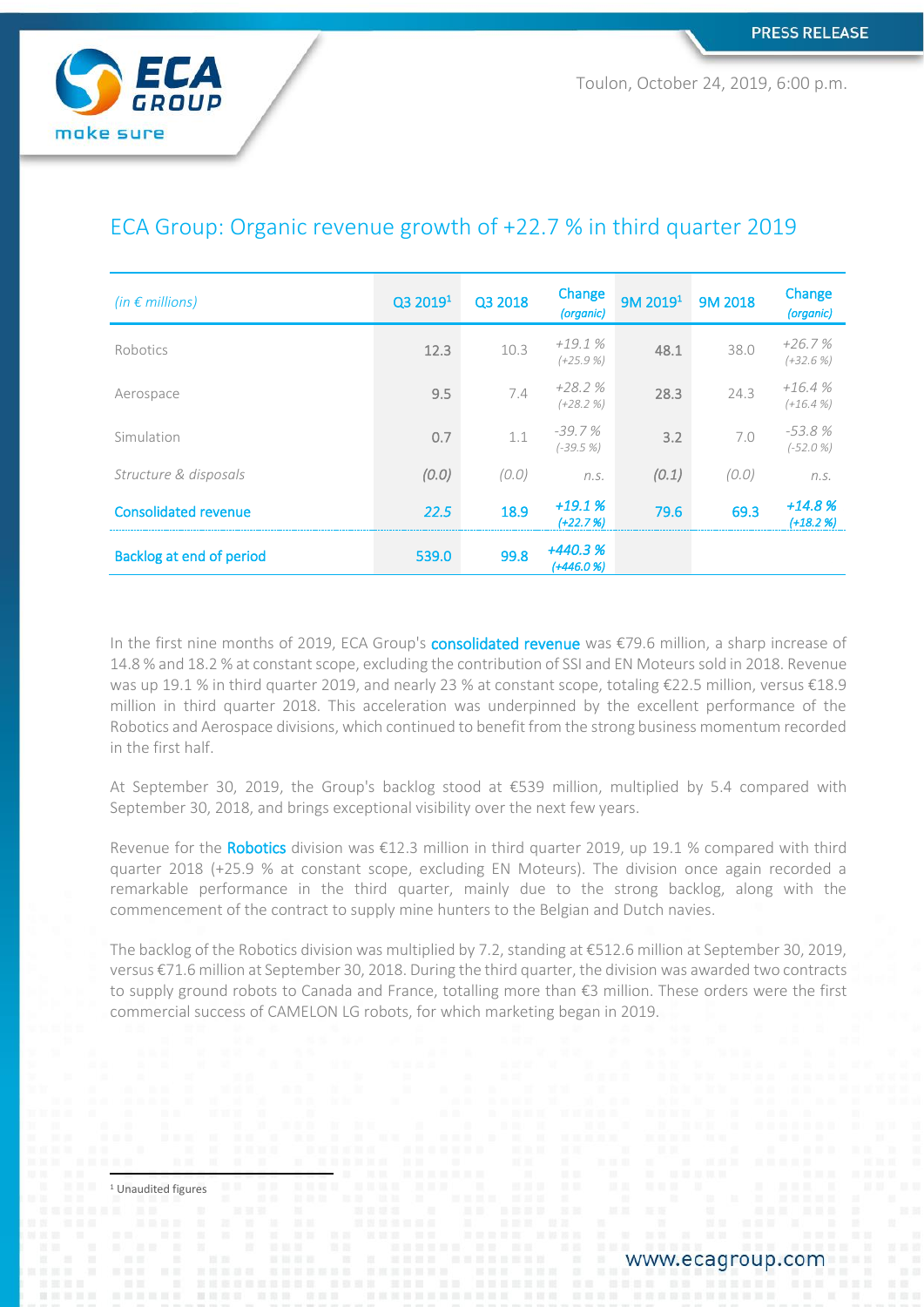

Revenue for the **Aerospace** division was up 28.2 % to  $\epsilon$ 9.5 million in third quarter 2019. This remarkable performance is due to the execution of contracts awarded in the first half, and to good momentum in onboard equipment.

The backlog stood at €24.9 million at September 30, 2019, up 5.1 % compared with September 30, 2018.

Revenue for the **Simulation** division was €0.7 million in third quarter 2019, versus €1.1 million in third quarter 2018, adversely affected by the completion of a major contract for military driving simulators. Simulation accounted for 4 % of the Group's revenue in the first nine months of the year.

The division's backlog was €1.5 million at September 30, 2019, versus €4.5 million at September 30, 2018.

### 2019 outlook

For 2019, the Group confirms its revenue growth target in excess of 5 %.

The Robotics division should continue to perform very well. New opportunities for mine hunting contracts have already been identified in several countries.

In the Aerospace division, the high backlog forecasts strong performance in the second half. The business momentum remains favorable, especially in the Automated Guided Vehicles sector, in which the Group's expertise is applied to drones and land vehicles. ECA Group is anticipating significant medium-term potential for these new developments, which are generating considerable interest, in particular in the aeronautics sector.

Lastly, in Simulation, the Group is expecting significant calls for tender that should help the activity's recovery. The division has developed its Defense activity in recent years. Its activities for the benefit of robotics are expected to grow, in particular with the Belgian-Dutch contract.

In this context, the Group plans to merge the Robotics and Simulation divisions in order to develop synergies between these two divisions more easily and quickly.

www.ecagroup.com